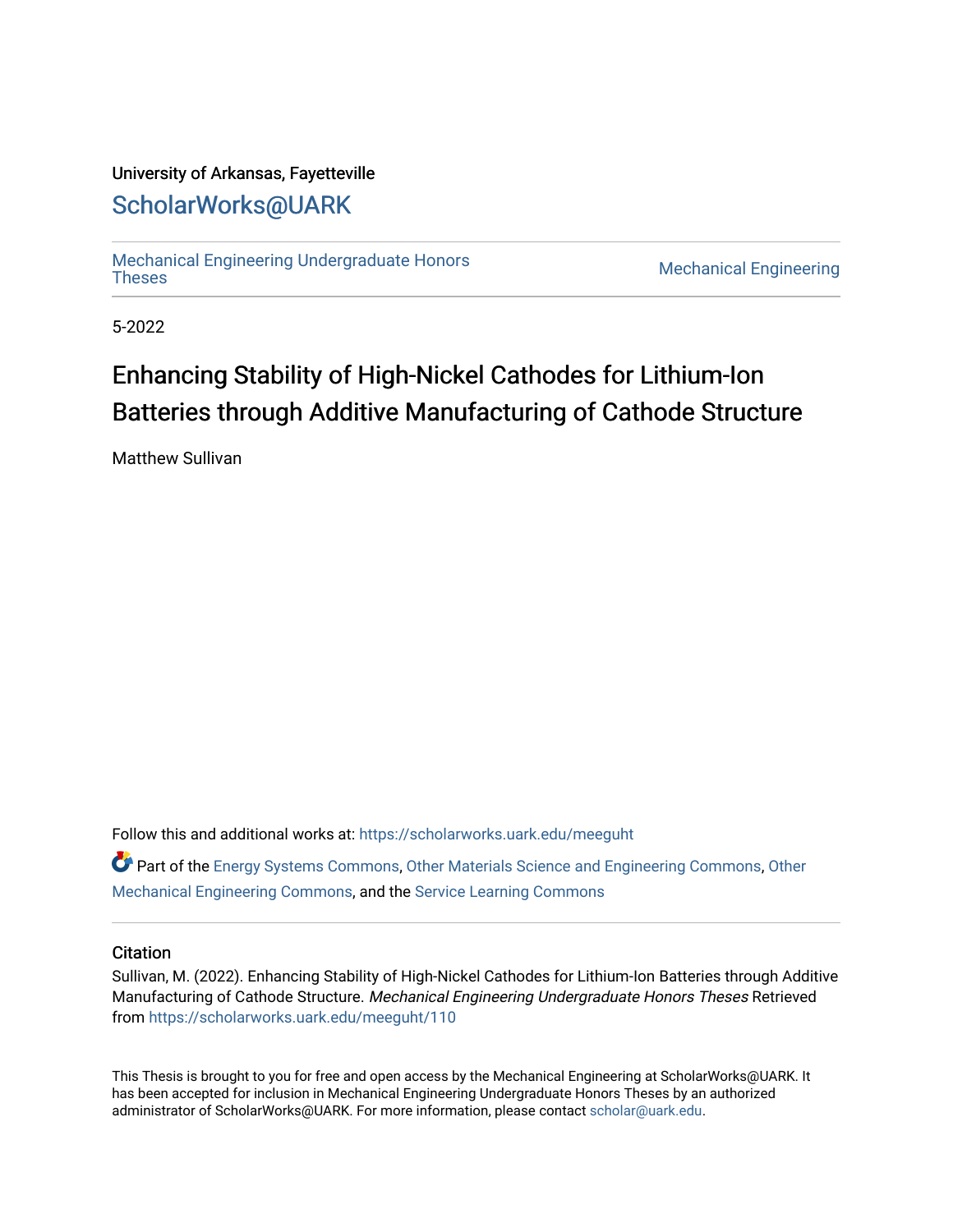# **Honors Thesis – Enhancing Stability of High-Nickel Cathodes for Lithium-Ion Batteries through Additive Manufacturing of Cathode Structure**

Matthew Sullivan, Dr. Xiangbo Meng

University of Arkansas Honors College, University of Arkansas Department of Mechanical Engineering

Spring 2022 Academic Semester

#### **Abstract:**

Lithium-ion batteries (LIBs) are currently the best method to store electrical energy for use in portable electronics and electronic vehicles. New cathode materials for LIBs are consistently studied and researched, but few are as promising and attainable as nickel-rich transition metal oxides such as  $LiNi<sub>1-x-y</sub>Mn<sub>x</sub>Co<sub>y</sub>O<sub>2</sub>$  (NMC). NMC materials exist with many different mass ratios, but higher nickel content materials provide higher energy density. With this increase in capacity comes a sacrifice with cyclability, as high-nickel NMC variants are prone to structure collapse, transition metal dissolution, and cracks due to volume change. In this report, mechanical modification of the electrode by 3D printing is explored as a method to stabilize the cathode structure through optimization of lithiation paths and accommodation of volume change. 3D printed NMC 811 shows substantially higher capacity retention and structure health after cycling at low-rate testing compared with traditional doctor-bladed NMC 811, revealing a scalable and facile method of improving the cyclability of nickel-rich cathode material.

Keywords: Lithium-Ion Battery, 3D Printing, Printed Electrode, Cyclability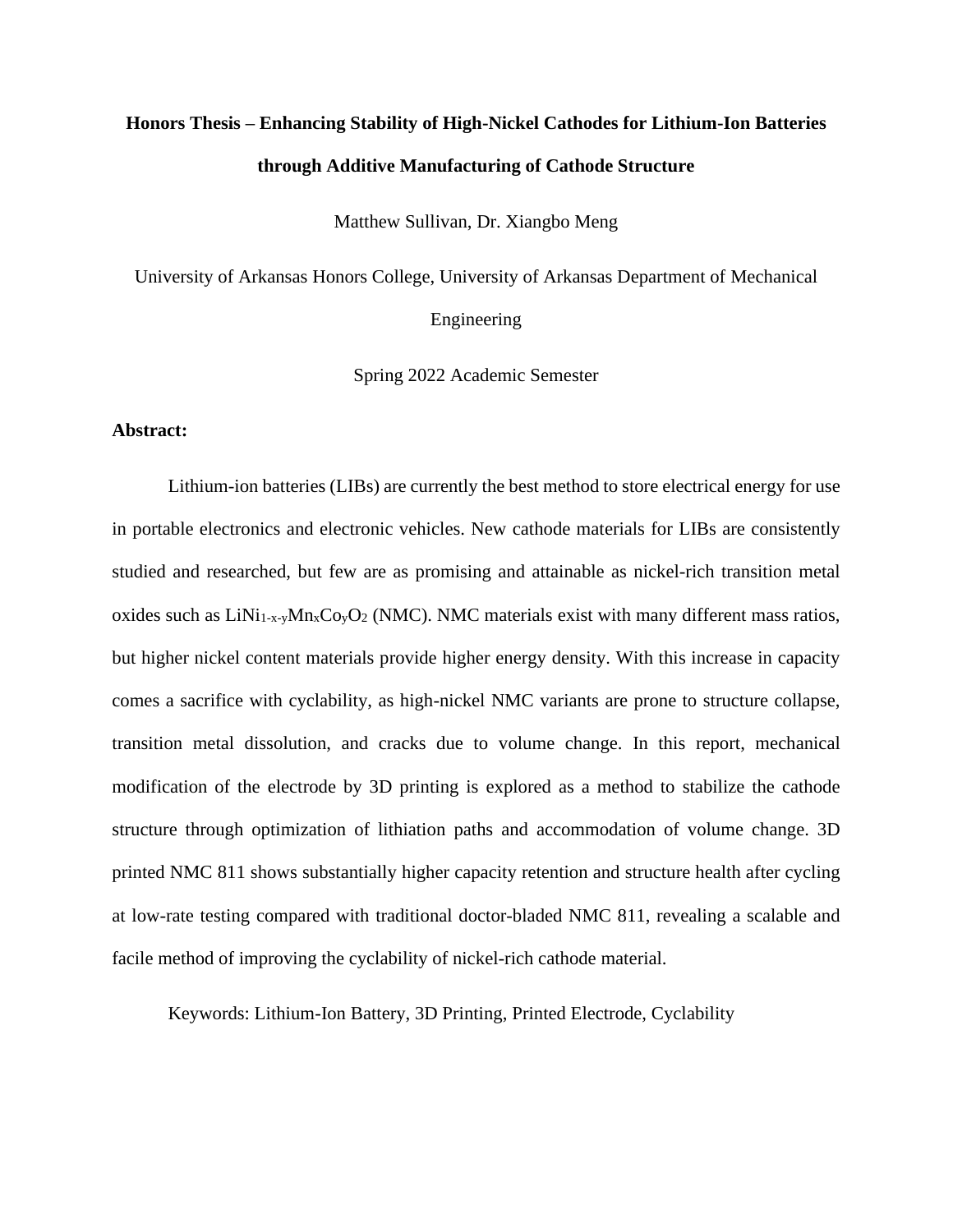#### **1. Introduction:**

As the field of lithium-ion batteries (LIBs) has progressed, electrode material with higher energy density has always been highly sought after. Since the inception of LIBs, three main cathode materials have been utilized: Lithium Cobalt Oxide (LiCoO2, LCO) [1], Lithium Iron Phosphate (LiFePO<sub>4</sub>, LFP) [2], and Lithium Manganese Oxide (LiMnO<sub>2</sub>, LMO) [3]. All of these cathode materials operate off of the intercalation principle, in which lithium ions are exchanged between interstitial sites in the cathode and anode material during the battery's charge and discharge. Intercalation has been preferred for electrode materials as it is the simplest reaction mechanism and reduces complexities in charging and discharging such as electrode volume change and metal dissolution when compared to other reaction mechanisms such as alloy/de-alloy and conversion [3].

Recently, a new idea and progression towards nickel-rich electrode material has been intensely studied as an intercalation-based electrode reaction. Nickel-rich material offers high energy density, low cost, and low use of rare-earth metals compared with other electrode materials [4]. While the push for higher nickel content increases the energy storage potential of the electrode material, a tradeoff is made with the cyclability of the electrode. Nickel and other transition metals are prone to dissolution into the organic electrolytes used in LIBs, and the internal crystal structure of the material will begin to deteriorate as the battery is continually cycled. Lithium Nickel Manganese Cobalt Oxide (LiNi<sub>1-x-y</sub>Mn<sub>x</sub>Co<sub>y</sub>O<sub>2</sub>, NMC) is the most promising nickel-rich cathode material currently being studied [4]. The atomic ratios of the transition metals - nickel, manganese, and cobalt - are often expressed as a series of numbers following the 'NMC' abbreviation, where NMC 811 will be 80% nickel, 10% manganese, and 10% cobalt. To date, NMC 811 has shown to be the most optimized ratio for energy density and crystal stabilization, but even still it shows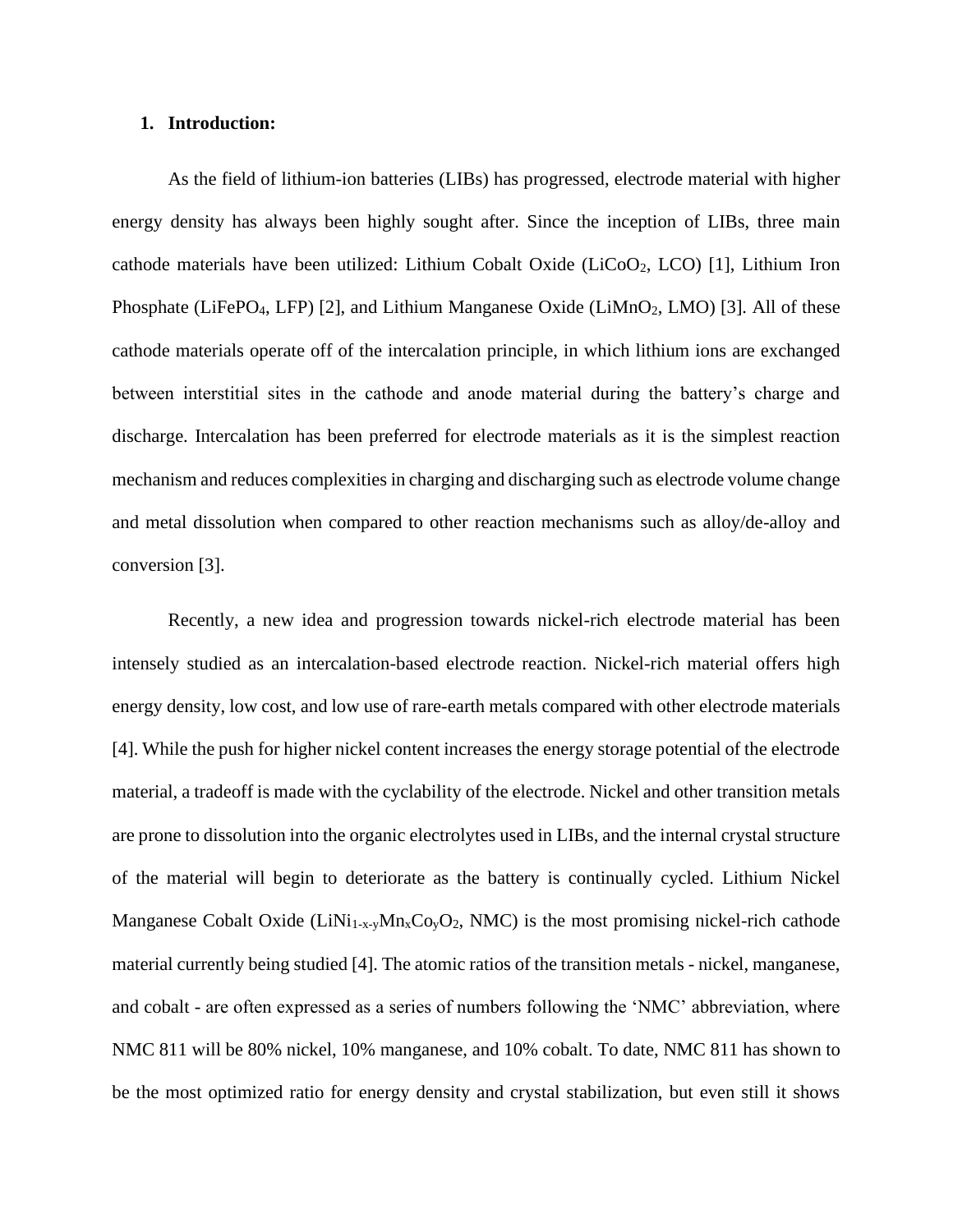relatively fast decrease in energy storage through its charge cycles. As a result, many researchers have attempted to find methods by which the layered structure of NMC crystals can be preserved and reduce the likelihood of chemical structure collapse into a 3-dimensional spinel structure [5].

Many of the modern methods for preserving the NMC structure have come in the form of surface coatings deposited on the electrode's surface. The most common coating method for NMC electrodes has been using atomic layer deposition (ALD) [6]. ALD is a process by which functional groups on a material's surface are reacted with passing gases to form a stable ionic or covalent coating material [7]. ALD coatings on cathode surfaces in batteries provide additional mechanical support during lithiation and delithiation of a battery while also providing a passive layer between the electrode and electrolyte, reducing transition metal dissolution [8].

In this study, a different method of providing stability on NMC 811 cathode material is analyzed. This study proposes that 3D structuring of the electrode into a complex threedimensional shape through additive manufacturing (also commonly referred to as 3D printing) may enhance the stability of NMC at both the half-cell and full-cell scale by shortening lithiation paths and optimizing the geometric relationship between the surface area and volume of the electrode.

The rate at which batteries are charged greatly impacts their performance and health [9]. The rate at which current is applied to a battery to charge or discharge is referred to as the 'C' rate, where 1C refers to the amount of time necessary to fully charge or discharge the battery in one hour. This value is dependent on the weight of the electrode, and is expressed relating supplied current in mA/g. While the 'C' rate refers to the amount of charge required to charge the battery in a certain amount of time, it is not as useful in determining the expected health of the electrode structures. For this, areal current density – quantified in  $mA/cm^2$  – is employed. Areal current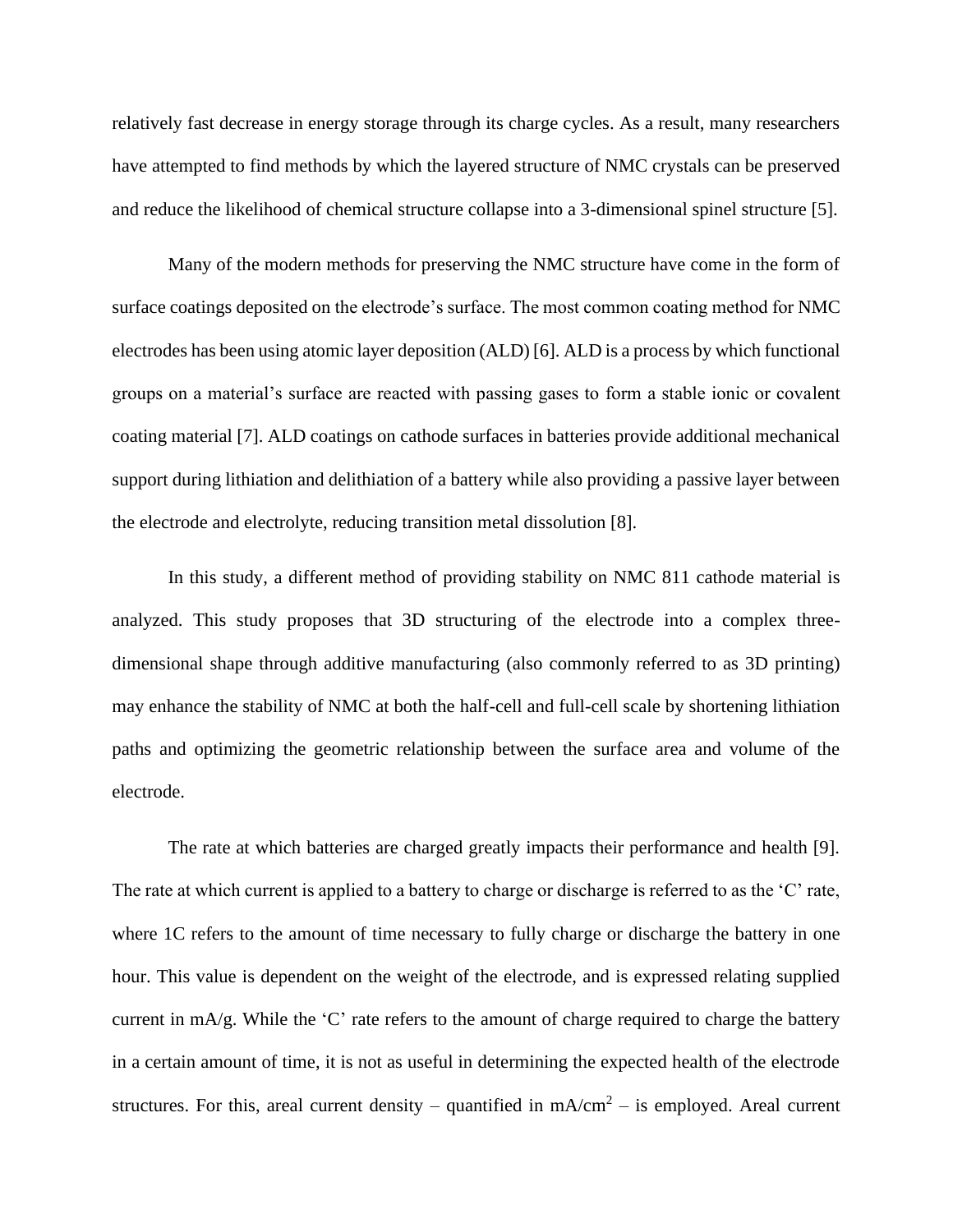density is a key deciding factor in the overall health of a battery. High areal current densities increase the risk of 'mossy' lithium dendrite formation due to lithium dissolution in the electrolyte and unstable solid electrolyte interphase (SEI) formation [11]. These lithium dendrites are completely detrimental to the health of the battery as they run the risk of enhancing lithium dissolution, disrupting the existing layers of SE, and puncturing the separator causing cell shortcircuit.

Optimized surface area realized through 3D printing reduces the magnitude of the areal current density and may lead to a healthier battery with higher capacity retention and cycle life. Herein, 3D printing via direct ink writing is demonstrated with NMC 811 electrode material. Slurry synthesis, process optimization, and electrochemical performance results are analyzed.

#### **2. Experimental Methods:**

#### **2.1. Traditional Flat-Faced Electrodes:**

Traditionally-made NMC 811 electrodes were used as the control sample for this experiment. These electrodes were made by creating a slurry of NMC 811 active material powder (Sigma-Aldrich), carbon black conductivity enhancer (Sigma-Aldrich), and PVDF polymer binder (Sigma-Aldrich) in a 90:5:5 weight ratio in an argon-filled glovebox. The powders were weighed out and transferred into a holding vessel, into which sufficient NMP solvent (Sigma-Aldrich) was added to ensure the slurry could be mixed until homogenous and spreadable. The electrode powders and solvent were mixed in a high-speed mixer at 2000 rpm for 60 minutes, examining the quality of the slurry every 15 minutes to ensure even mixing.

After the slurry was mixed, it was carefully transferred out of the glovebox and spread out over aluminum foil using a 100-micron doctor blade to leave behind an electrode sheet. This sheet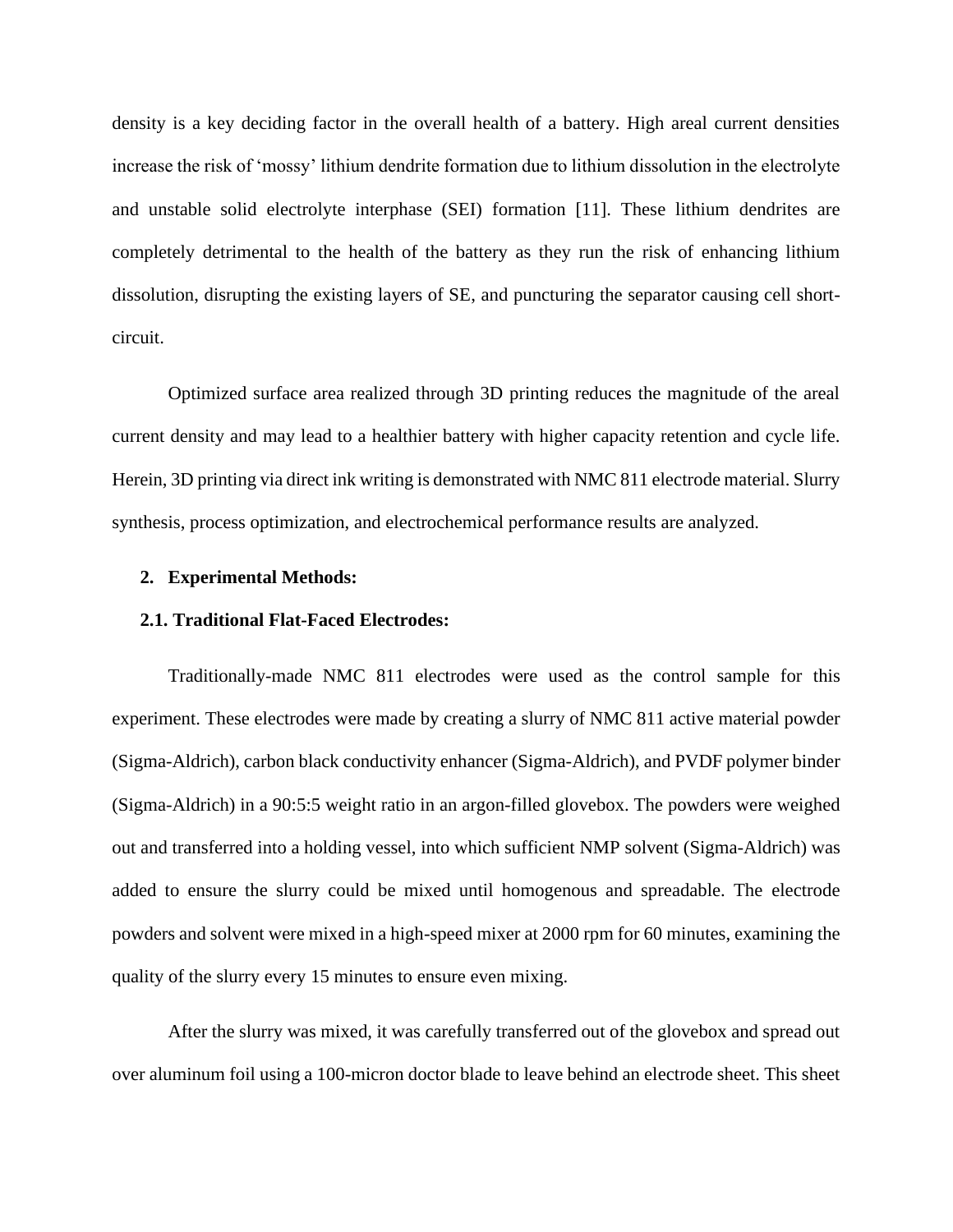was dried overnight under a low vent until fully dried, and then heated at 100 ℃ overnight until all solvent had been fully evaporated.

The dried flat-face cathodes were then punched into 7/16 inch diameter circles and weighed before being fabricated into coin cells at a mass loading of  $3.8 \text{ mg/cm}^2$ .

#### **2.2. 3D Structured Electrodes:**

The process for synthesizing the slurry for 3D printed NMC 811 cathodes was based off the method demonstrated in Jie Li, et al [10]. The 3D structured electrodes were made using an identical slurry process, with the same 90:5:5 powder ratio as the traditional electrodes. For 3D printed electrodes, the viscosity of the slurry is highly critical. Solutions that were not viscous enough could not hold their shape after being extruded from the printer, creating uneven and unpredictable electrodes, while solutions that were too viscous could not be deposited through extrusion needles fine enough to have high resolution of printing geometry.

The main factor that impacts the viscosity of the slurry is the ratio of solids to liquids in the slurry, represented hereafter as 'Solids Loading (SL)' quantified by the weight percentage of solid mass in the powders. Initial tests began at 30% SL, but it was quickly noted that 30% SL was not viscous enough to retain electrode shape upon printing. The SL of the slurries was then increased by 5% with each test up until 60% SL, where it was noted that the slurry required a large sized extrusion orifice to be deposited smoothly. 50% SL gave the ideal viscosity for printing, that allowed for extrusion through a wide range of extrusion needles for high resolution. During the trials, it was also noted that increases in PVDF content above 8% by dry weight were too cohesive to be accurately printed, and often resulted in clumpy or otherwise sticky slurries. PVDF content anywhere below 4% by weight also proved difficult to adhere to the aluminum foil current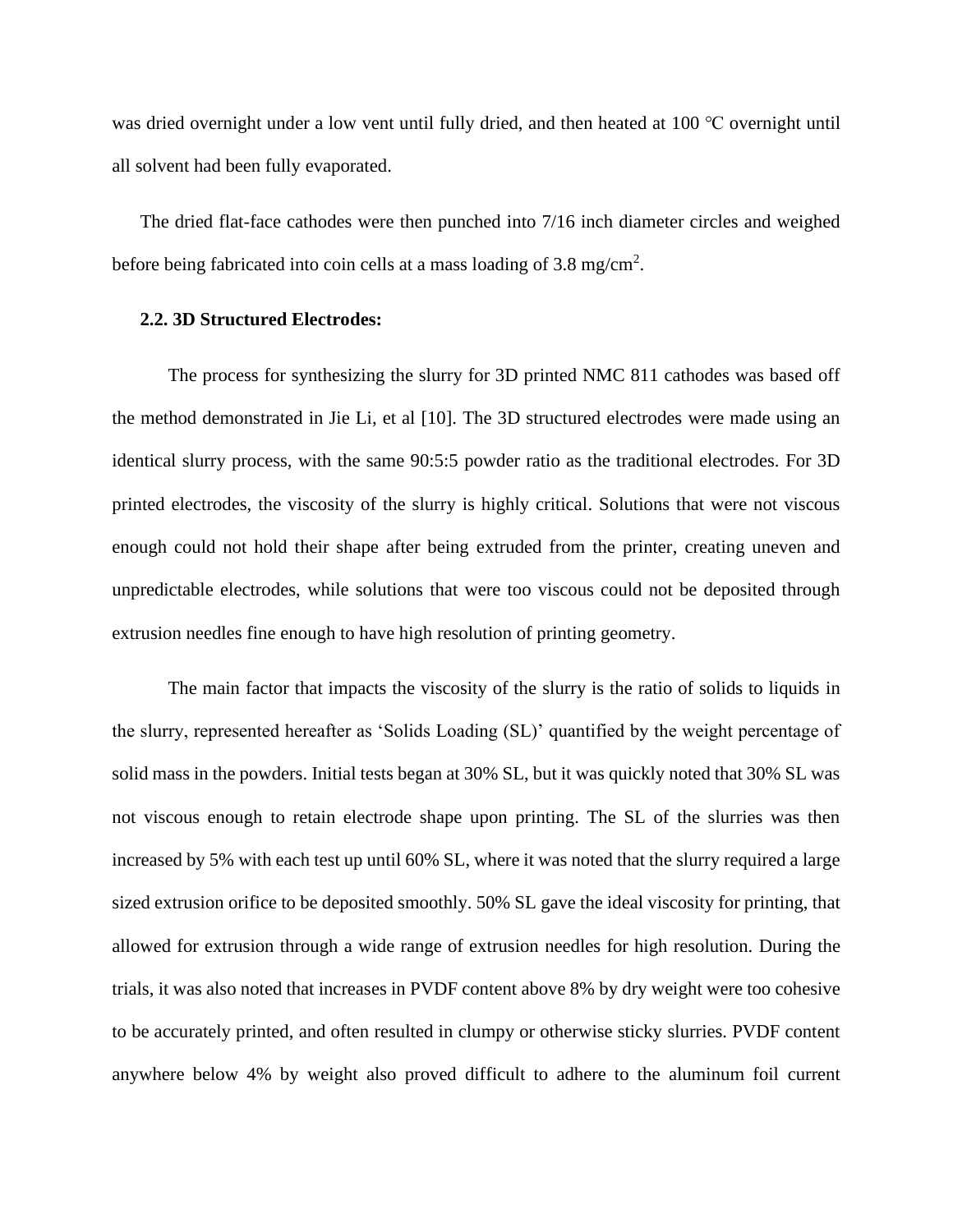collector after drying, resulting in failed electrodes. As such, the ratio of 90:5:5 NMC811:CB:PVDF with 50% SL was optimized for printing.

The printing was carried out on a Hyrel ESR (Engine, Standard Resolution) 3D printer with a Hyrel EMO-25 extrusion head. The 3D model for the printed electrode was prepared using SolidWorks 2020, Student Edition, and was sliced in the printer using the Repetrel Slic3r program.

Slurry was loaded into the main cylinder of the EMO-25 extrusion head with the extrusionneedle adapter and a 0.51 mm needle and fixed into place on the 3D printer. Aluminum foil was placed over the printing bed by spritzing methanol under the foil and using Kimtec wipes to force the foil into place. The print settings were adjusted such that the vertical z-layer of the printer was 0.1 mm and the lateral x- and y-layers were 0.51 mm (the same as the printing needle inner diameter). A movement speed of 25 mm/s was applied to the printer, and a flow rate coefficient of 0.85 was applied to the printing head. These printing settings gave the ideal combination between printer speed, slurry output, and accuracy in printing. The printer bed heater was not utilized, as it was noted that the difference in thermal expansion of the foil and printer bed caused bubbles to form under the foil surface.

A printed electrode sheet made of straight lines was deposited onto the aluminum foil. Each line was modelled to be 0.51 mm thick with a 1.5 mm spacing from centroid to centroid of each line. After the slurry was deposited onto the foil surface, the foil was carefully transferred under a vent to dry overnight before being heated at 100°C and vacuumed for 8 hours to ensure all solvent had been removed from the sample.

The printed sample was weighed before being fabricated into coin cells and a mass loading of 2.46 mg/cm<sup>2</sup>.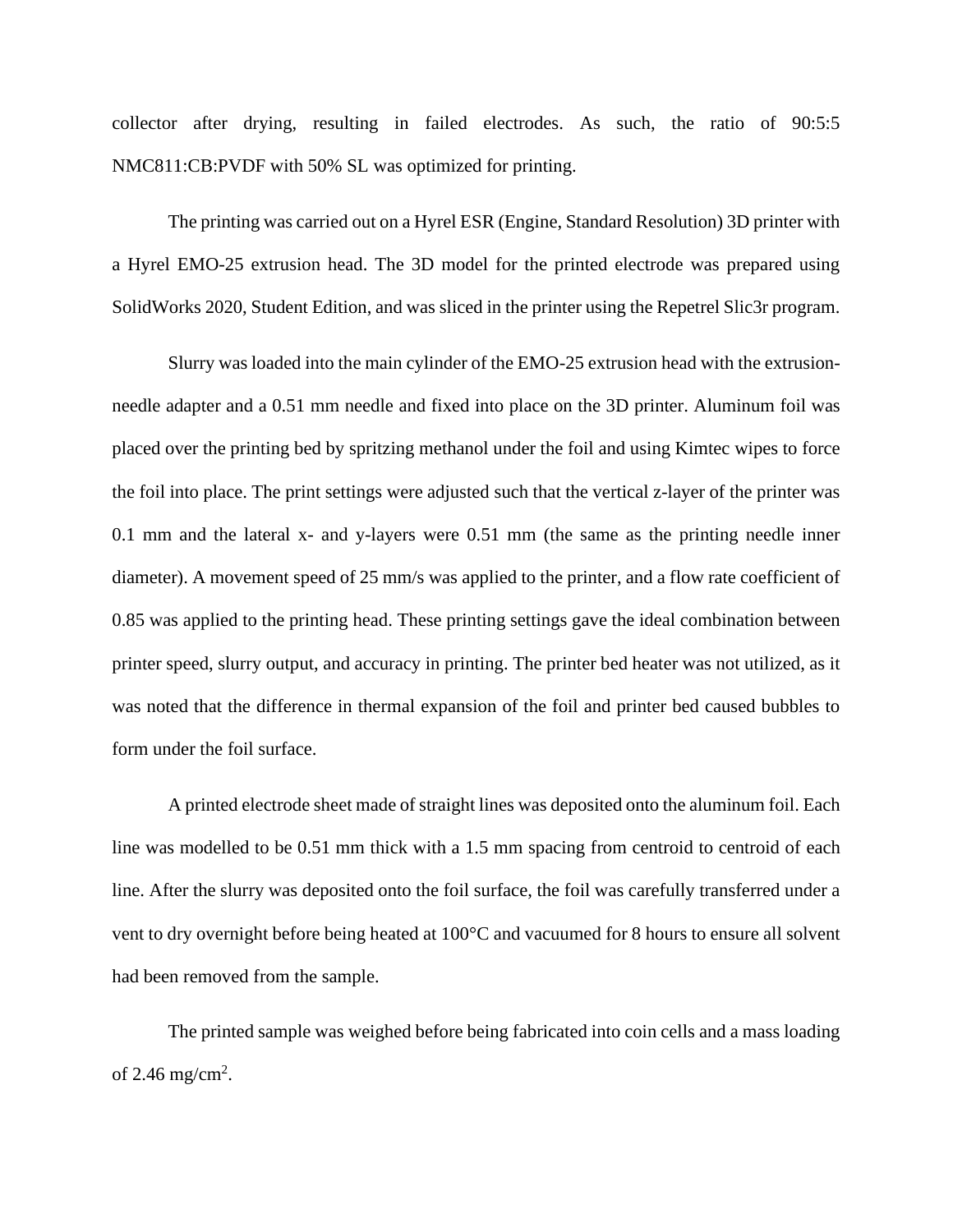#### **2.3. Coin Cell Fabrication**

The electrodes were fabricated into CR 2032 coin cells (Neware) against a lithium metal anode (source) in an argon-filled glovebox. The electrode sheet (traditional or 3D printed) was punched into a 7/16 inch (~11.1125 mm) diameter circle weighed using a digital scale. The electrode was fixed to the aluminum foil, and so an aluminum foil blank disc was weighed and tared so that it would not factor into the weight of the sample. The cells were assembled against lithium chips cut into a 7/16 inch diameter circle with 20 microliters of 1.2M LiPF<sub>6</sub> in 1:1 w/w Ethyl Carbonate : Ethyl Methyl Carbonate electrolyte with a polymer separator (Celgard) The cells were then crimped at ~100 psi using a hydraulic crimper.

#### **3. Electrochemical Testing and Performance:**

After fabrication, the cells were rested for 24 hours to ensure proper saturation of the electrodes and electrolyte. The cells were then cycled from 2.7 to 4.3 V at a C/5 current density (C  $= 200$  mA/g) for 500 cycles in a Neware battery cycler. After the cell is fully charged or discharged, there is a ten-minute resting period to allow the electrochemical reaction to finalize and the crystal structures to stabilize before the next exchange of current.

The given charging rate of  $C/5$  is calculated based on the mass of the electrode samples. Importantly, since the mass and surface area of the traditional and the 3D printed electrodes are known or can be mathematically modelled, the areal current density can also be calculated and compared. The mass, area, and mass-normalized current density are all readily available for the traditional flat electrode, and areal current density can easily be quantified:

$$
Areal Current Density = \frac{0.1474 \text{ }mA}{0.9699 \text{ }cm^2} = 0.152 \frac{mA}{cm^2}
$$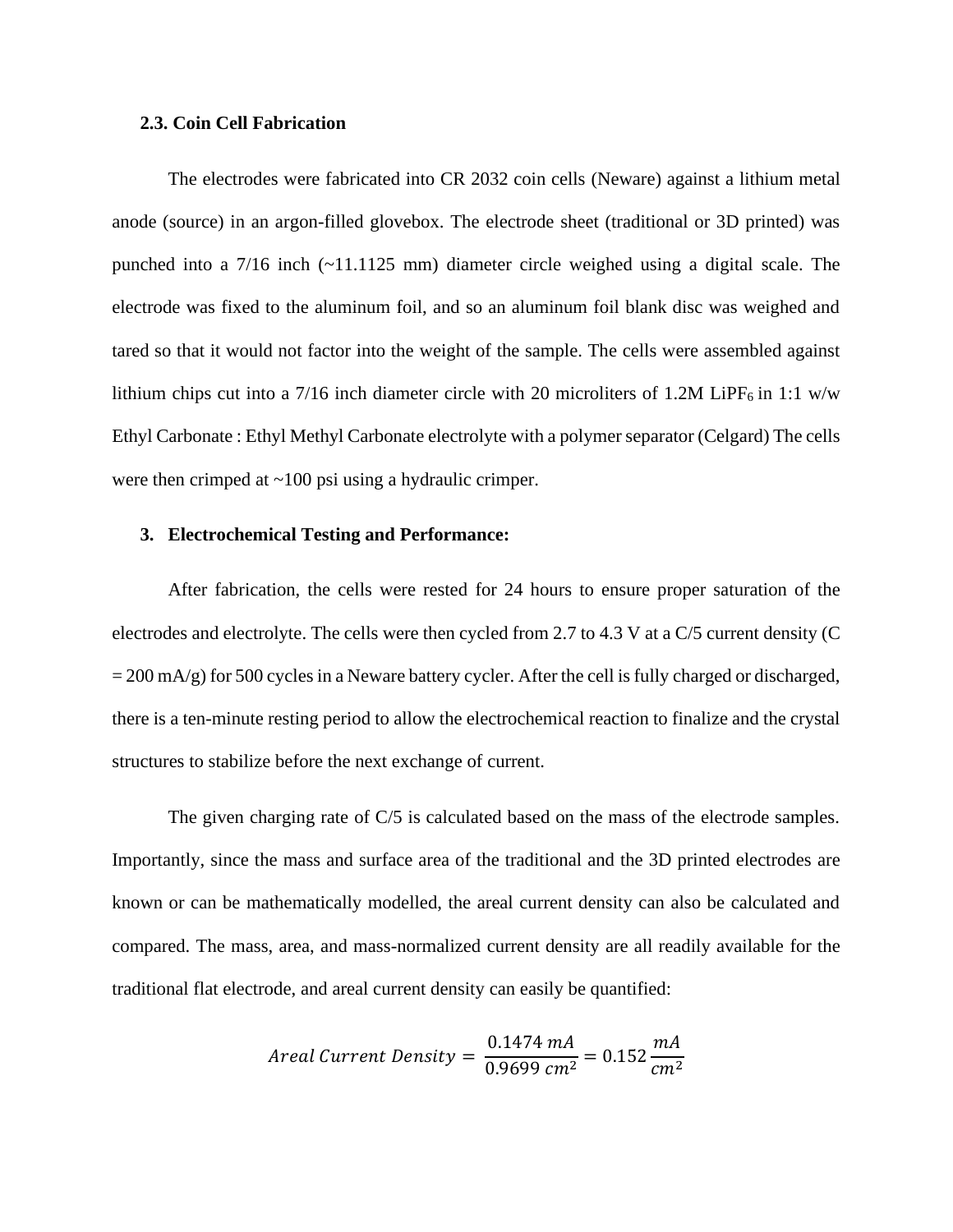Initially, it may seem daunting to determine the surface area of the printed samples due to their complex geometry and the fact that they can be punched nearly anywhere, resulting in a nearly infinite number of layouts possible. This is not the case, however, as was confirmed using simulation analysis of the printed geometry. Though the nozzle diameter for the printed geometry was 0.51 mm, solid and liquid materials experiencing extrusion inevitably encounter a phenomenon referred to as die swell [12]. Die swell causes the extruded material to expand slightly once the shear stress from the extrusion has been relieved, causing a change in the actual thickness of the extruded geometries.

Analytically, the printed lines measure approximately 1 mm wide, 0.25 mm tall with 1.5 mm spacing. This was modelled using SolidWorks Computer Aided Design software, which has a built-in mass scale. Once the printed sheet was modelled, the initial mass of the model was recorded. Arbitrarily placed holes with the same diameter as the punched sample were removed from the sheet, and the new mass properties were recorded. It was found that due to the symmetry of the print layout and the circular punch, the amount of mass removed from the sample were completely identical, regardless of the location. As such, any layout of printed sample will have the same mass of electrode as confirmed by the simulation and in the recorded mass values from the real samples. Lastly, due to the single-pass printing method using direct ink writing, and the fluid nature of the printed material, the cross section of each line is modelled to be a circular arc curved cross-section with maximum height 0.25 mm and width of 1 mm.

Surface area for this geometry was found by finding the arc length of the surface of the curved lines and multiplying the value by the length of the recorded samples. The areal current density was then found as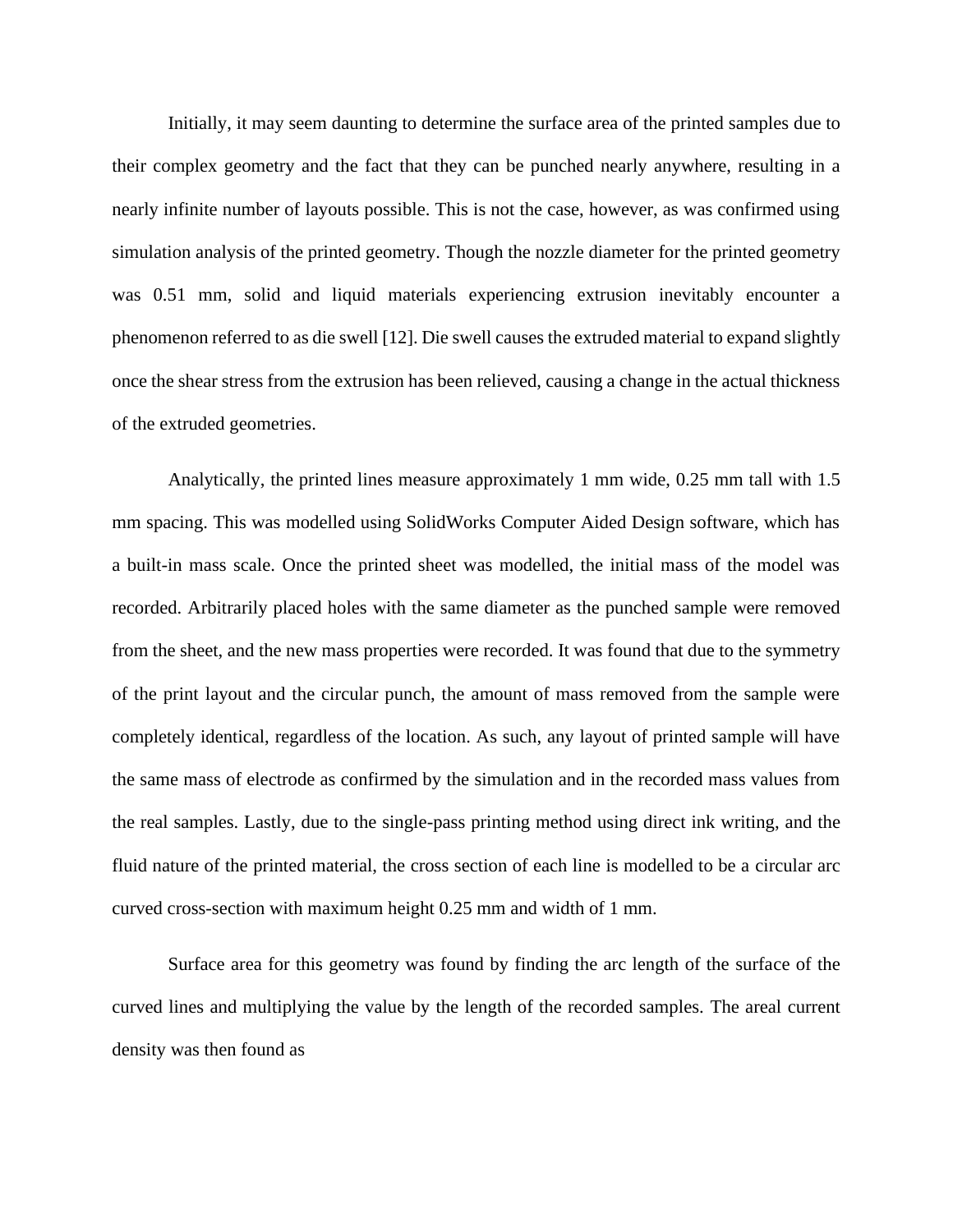$$
Areal Current Density = \frac{0.0984 \text{ mA}}{0.7448 \text{ mm}^2} = 0.132 \frac{mA}{cm^2}
$$

for a theoretical reduction in areal capacity of 13.15%. It should be expected, then, that the reduction in areal current density between then printed NMC structure and the traditional NMC structure will improve the capacity retention of the electrode by preserving the health of the NMC layered structure.

#### **4. Results and Discussion:**

Health of the cycled traditional and printed cells is analyzed through gravimetric discharge capacity and capacity retention throughout the cycling life. Discharge capacity is received from integrated software and Neware hardware. Capacity retention is determined between the second cycle and the 500<sup>th</sup> cycle, though it should be noted that the cells are still cycling as of the documentation in this paper. The second charge cycle of the traditional electrode saw a discharge capacity of 0.6126 mAh and the printed sample saw discharge capacity of 0.3983 mAh. The second charge cycle was utilized instead of the first charge cycle because in the first charge cycle, many confounding events occur such as the formation of the initial solid electrolyte interphase layer and crystal structure reorganization due to the induced current and voltage. At the 500<sup>th</sup> discharge, the traditional electrode saw a discharge capacity of 0.2922 mAh, for capacity retention of 47.70% with a final discharge capacity of 79.19 mAh/g. The printed electrode saw a discharge capacity of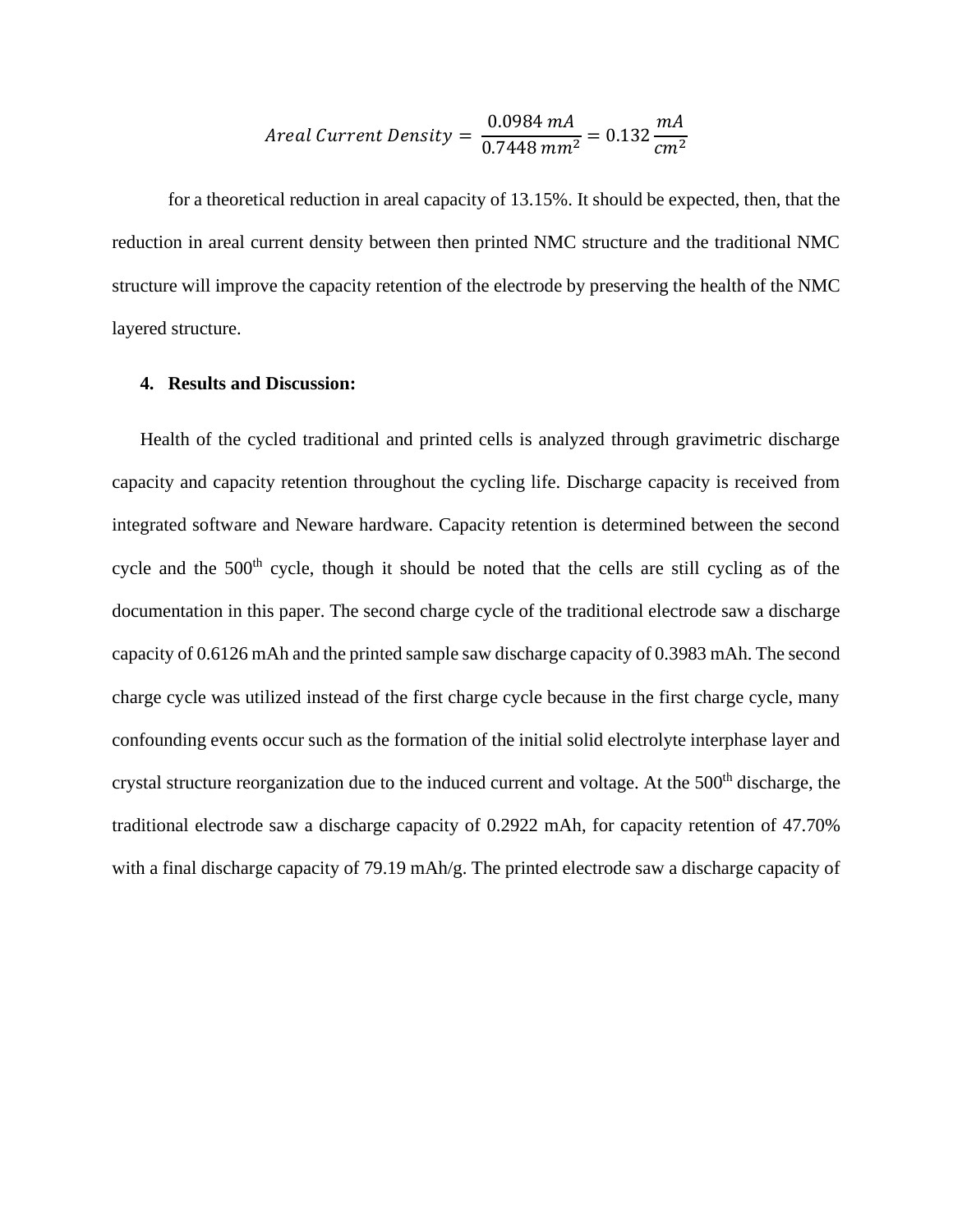0.2519 mAh for a capacity retention of 63.24% with a final discharge capacity of 102.40 mAh/g.



Figure 1: Capacity vs. Cycle Number for Printed Electrode (Gray) and Traditional Electrode (Red)

The traditional electrode initially had a slightly higher capacity of 165.7 mAh/g compared to the printed electrode with 163.1 mAh/g. The traditional electrode quickly began losing capacity after the  $10<sup>th</sup>$  cycle, however, and eventually dropped below the capacity of the printed electrode just after 100 cycles. From there, the traditional electrode continued to lose capacity at a faster rate when compared with the printed electrode. The increase in capacity retention of the printed cell is likely due to a preservation of the layered structure in NMC due to the decrease in induced stress due to high areal current density. In addition, the shorter path length for lithium diffusion and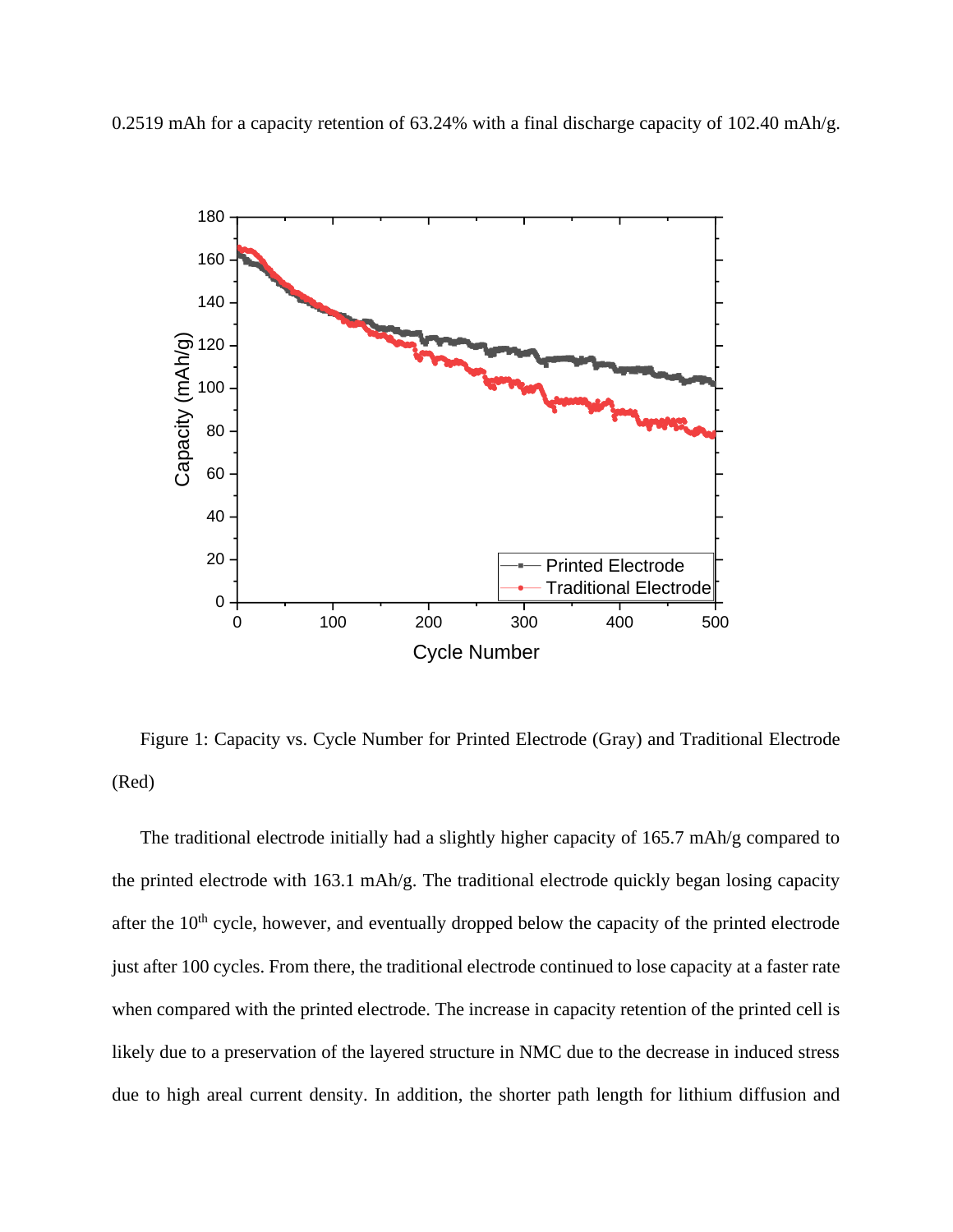higher optimization of surface area may reduce the volume change and strain in the crystal structure during lithiation and delithiation.

After testing, cells of a printed sample and a traditional sample were disassembled to study the morphology change of the electrode during cycling. Images of the electrodes after disassembly are included in Figure 2. It was initially feared that the fabrication of the coin cells may damage the printed structure of the printed NMC, but it appears that the cycling has had minimal effect on the printed structure, as it maintains its initial geometry and definition. Furthermore, it is seen that the lithium metal anode has deformed around the printed structure, verifying that the printed electrode contains sufficient strength to survive the assembly process. On the other hand, the traditional electrode shows signs of cracking and has some sections of the electrode that are missing or disjointed entirely, this may be due to less efficient expansion during cycling, resulting in further oxygen and transition metal loss in the electrode structure.



Figure 2: a) Close-up of printed NMC structure after cycling, b) Image of printed NMC electrode (bottom left), lithium metal anode (top left), and traditional electrode (bottom right)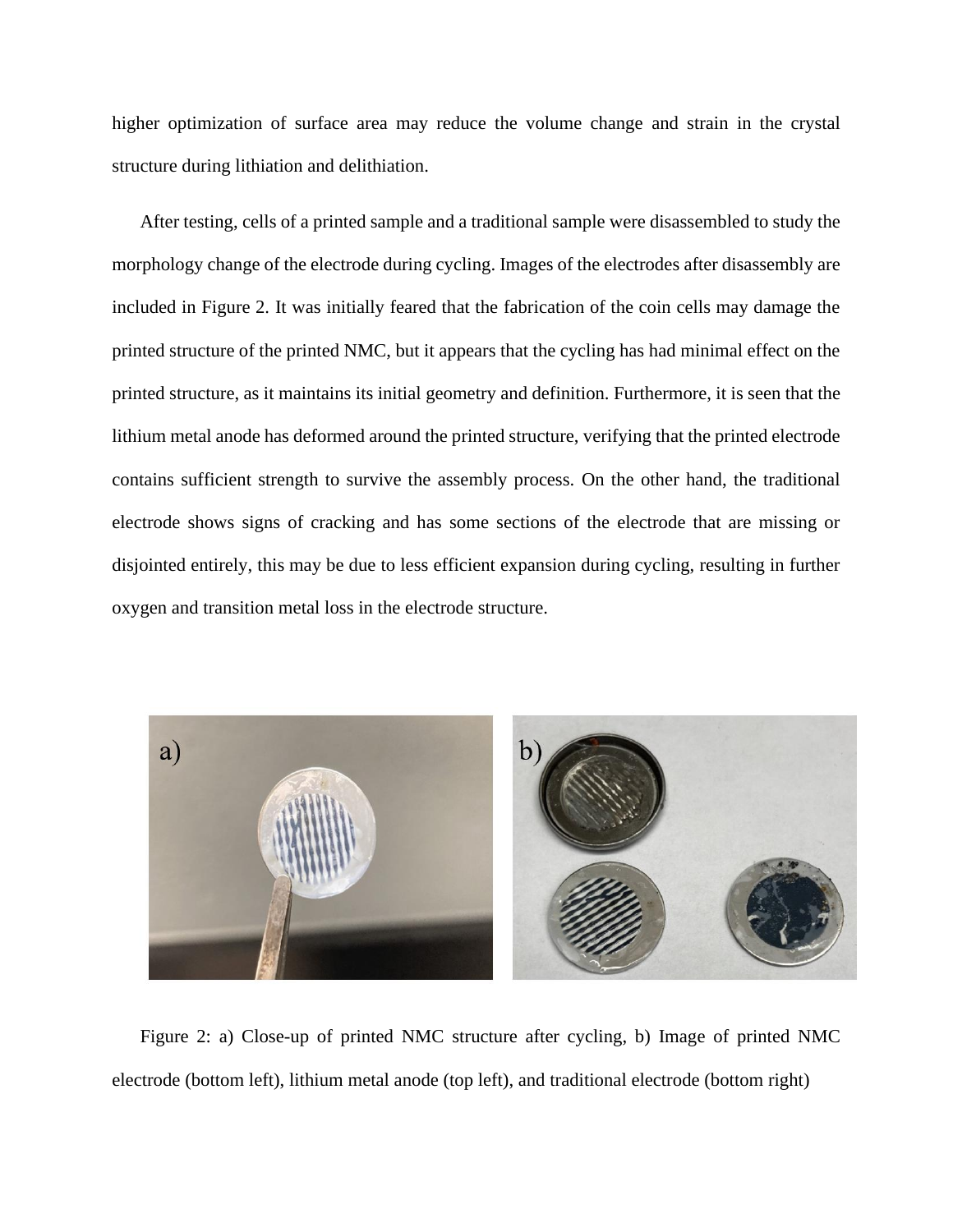#### **5. Conclusion:**

The average difference of 15.54% capacity retention between the printed and traditional cell is not concrete evidence that the printed structure is superior to the traditional structure. Further investigation of the electrode structure via TEM and SEM imaging may prove helpful in determining the health of the secondary crystal structure of the two electrodes. In addition, continuing the cycle the batteries beyond 250 cycles will also aim to create a more complete picture of the effects of printed geometry on capacity retention and chemical stability in NMC 811. As it currently stands, however, the printed NMC811 samples are found to maintain their capacity higher than the traditional NMC811 samples likely because of improved current density and lithiation path optimization.

Furthermore, higher mass-loading with higher density of NMC electrode should also be tested to determine how the performance of printed NMC changes with mass. Higher mass loadings may realize more reliable results, as the effects of volume change coupled with supply of dissolvable materials may change the performance. For further research, a higher density of printed lines, thicker lines, and more pronounced vertical layers should be tested to better understand the relationship between 3D printed performance and mass. After further simple geometries are tested and understood, more complex 3D shapes that take further advantage of surface area and volume ratios can be tested to optimize the performance of printed NMC. Additionally, 3D printing of the NMC electrode lends itself to many other methods by which NMC is stabilized, such as doping and coating. The benefits of both of these techniques may combine as well, to bring NMC 811 closer to commercialization for use in next-generation electronic devices.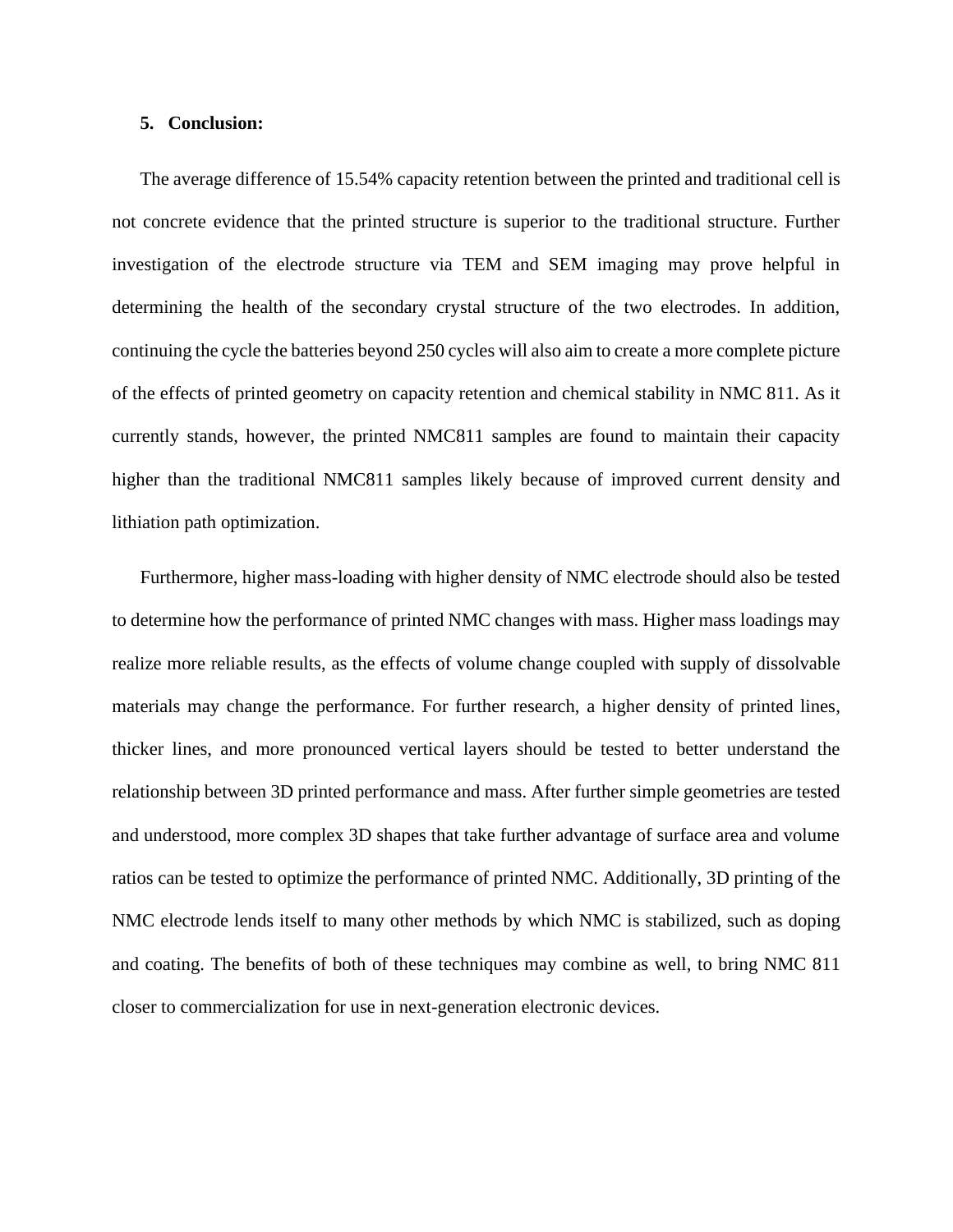### **Acknowledgements:**

Special regards are sent to the University of Arkansas and the University of Arkansas Department of Mechanical Engineering for providing the lab space in which these experiments were conducted. Additional regards are sent to University of Arkansas Honors College for providing additional funding for both the research project and author of this paper. Lastly, a big thank you to the staff of Hyrel 3D Printers for providing the printer and printing accessories at a discounted price and for their assistance in the setup and advanced use of the printer.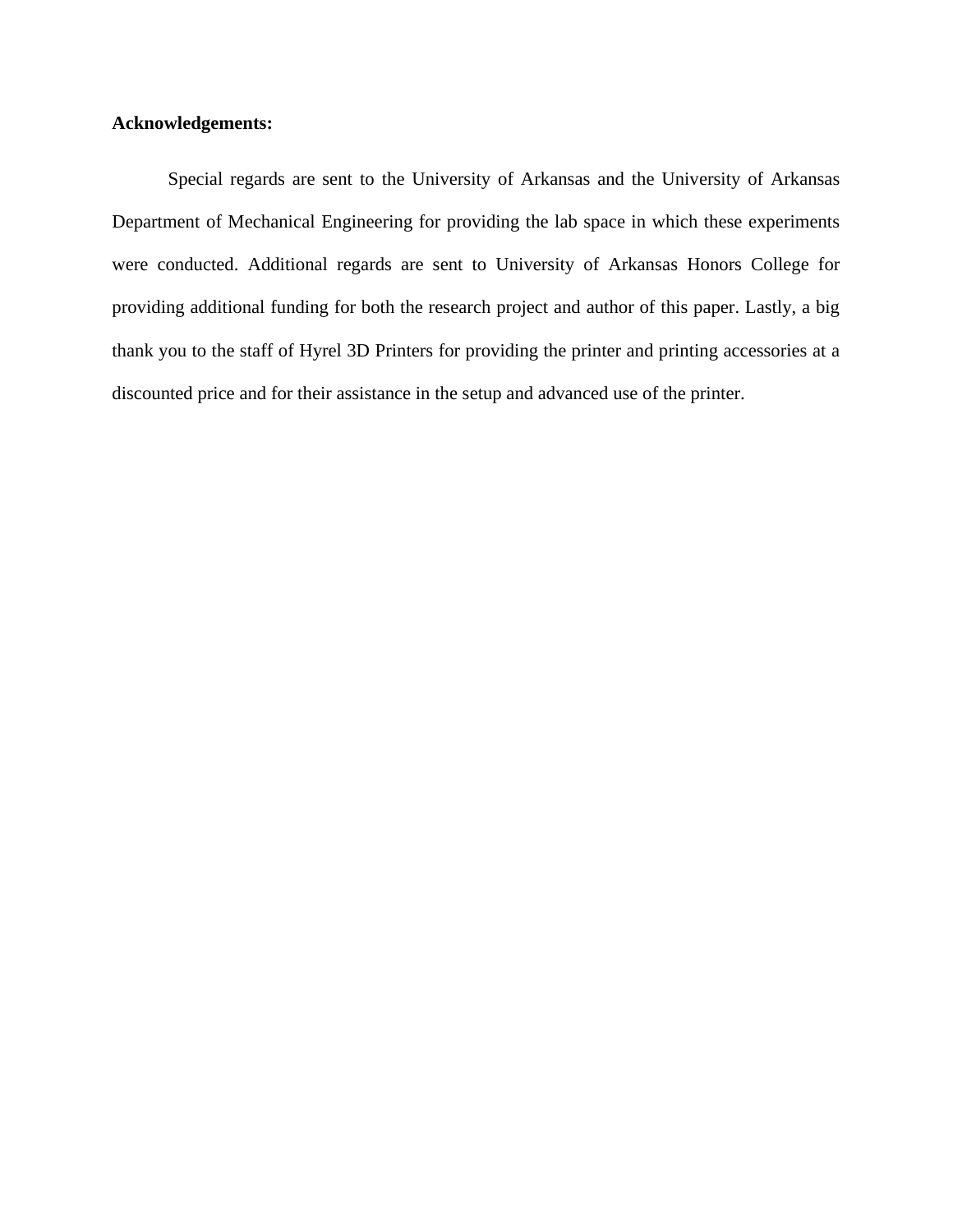### **References:**

- 1. *Chem. Soc. Rev.*, 2018,47, 6505-6602
- 2. *J. Mater. Chem. A*, 2016,4, 18210-18222
- 3. AIP Conference Proceedings 1597, 26 (2014);<https://doi.org/10.1063/1.4878478>
- 4. Joris de Hoog, Jean-Marc Timmermans, Daniel Ioan-Stroe, Maciej Swierczynski, Joris Jaguemont, Shovon Goutam, Noshin Omar, Joeri Van Mierlo, Peter Van Den Bossche, Combined cycling and calendar capacity fade modeling of a Nickel-Manganese-Cobalt Oxide Cell with real-life profile validation, Applied Energy, Volume 200, 2017, Pages 47- 61, ISSN 0306-2619, [https://doi.org/10.1016/j.apenergy.2017.05.018.](https://doi.org/10.1016/j.apenergy.2017.05.018)
- 5. Haridas, Anulekha & Nguyen, Quan & Song, Botao & Blaser, Rachel & Biswal, Sibani. (2019). ALD-modified LiNi0.33Mn0.33Co0.33O2 (NMC) paired with Macro-Porous Silicon for Li-ion Batteries: An investigation on Li trapping, resistance rise and cycle-life performance. ACS Applied Energy Materials. XXXX. 10.1021/acsaem.9b01728.
- 6. Mohanty, D., Dahlberg, K., King, D. *et al.* Modification of Ni-Rich FCG NMC and NCA Cathodes by Atomic Layer Deposition: Preventing Surface Phase Transitions for High-Voltage Lithium-Ion Batteries. *Sci Rep* 6, 26532 (2016). <https://doi.org/10.1038/srep26532>
- 7. *Chem. Rev.* 2010, 110, 1, 111–131 Publication Date:November 30, 2009
- 8. Lini Zhao, Guorong Chen, Yuehua Weng, Tingting Yan, Liyi Shi, Zhongxun An, Dengsong Zhang, Precise Al2O3 Coating on LiNi0.5Co0.2Mn0.3O2 by Atomic Layer Deposition Restrains the Shuttle Effect of Transition Metals in Li-Ion Capacitors, Chemical Engineering Journal, Volume 401, 2020, 126138, ISSN 1385-8947, [https://doi.org/10.1016/j.cej.2020.126138.](https://doi.org/10.1016/j.cej.2020.126138)
- 9. Anna Tomaszewska, Zhengyu Chu, Xuning Feng, Simon O'Kane, Xinhua Liu, Jingyi Chen, Chenzhen Ji, Elizabeth Endler, Ruihe Li, Lishuo Liu, Yalun Li, Siqi Zheng, Sebastian Vetterlein, Ming Gao, Jiuyu Du, Michael Parkes, Minggao Ouyang, Monica Marinescu, Gregory Offer, Billy Wu, Lithium-ion battery fast charging: A review, eTransportation, Volume 1, 2019, 100011, ISSN 2590-1168, [https://doi.org/10.1016/j.etran.2019.100011.](https://doi.org/10.1016/j.etran.2019.100011)